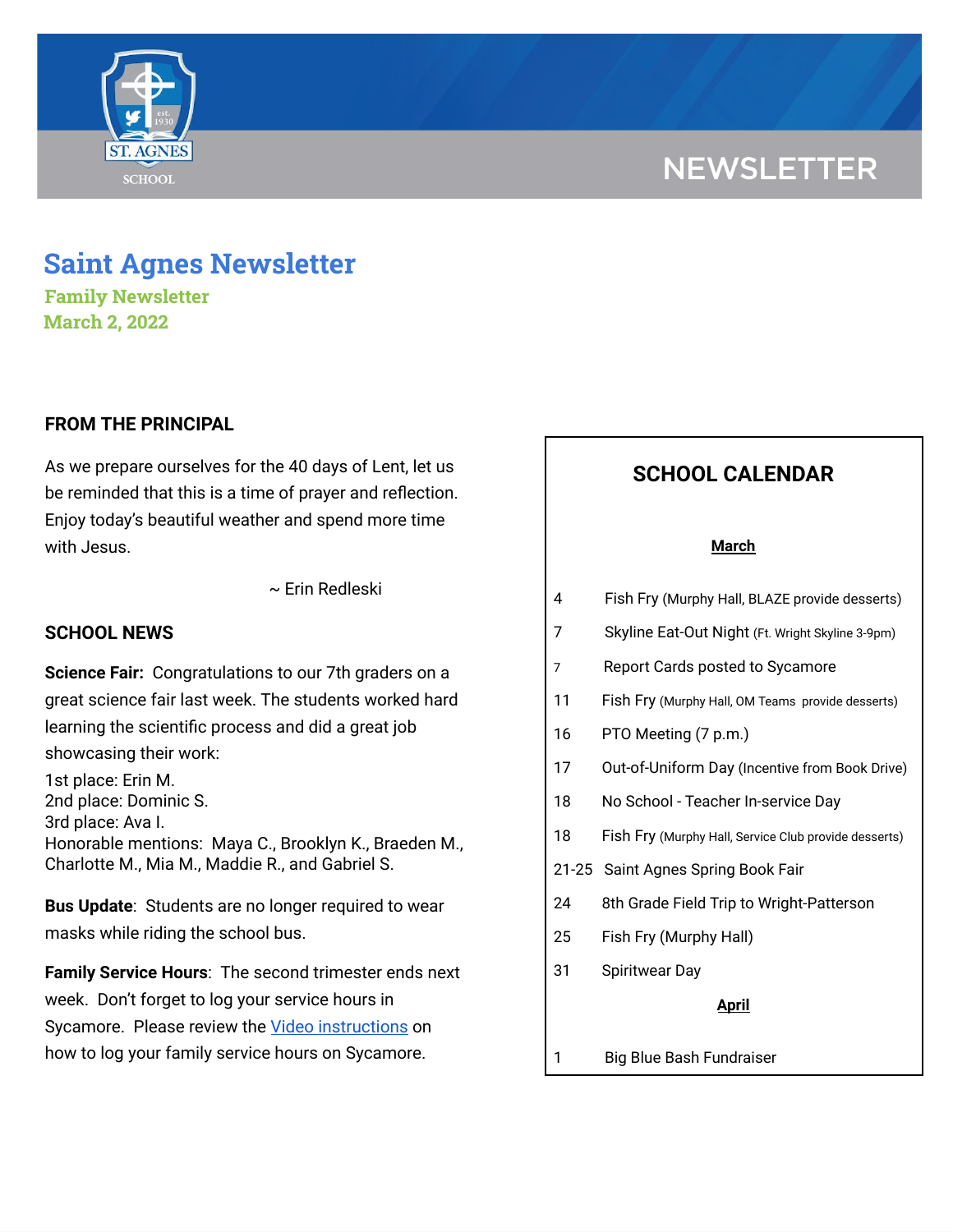**Odyssey of the Mind**: Congratulations to our primary grade teams who finished their Odyssey challenge last weekend. Here is one of our Saint Agnes teams who used lots of creativity to present their solution:



**Cafeteria lunch changes:** On Friday, March 11, the only hot lunch option will be cheese pizza (no breadsticks.) On Tuesday, March 15, the hot lunch option will be pepperoni pizza (no cheese pizza.)

**Uniform Change for Spring**: Beginning March 16, uniform shorts (regular and gym) can be worn.

**Yearbook Contributions Needed:** We want to add a Saint Agnes sports page to the yearbook! If you have taken any small photos of your children playing a St. Agnes sport during the 2021-2022 school year, please email them to Mrs. Woolley at cwoolley@saintagnes.com. Pictures are due by May 1st. Thank you for your support!

# **PTO**

**Big Blue Bash Updates -** Tickets are ON SALE NOW!! Tickets can be purchased electronically at [BBB2022.givesmart.com](http://bbb2022.givesmart.com/). Also available online are Cash! Cash! Cash! tickets and select raffle tickets INCLUDING the \$500 Saint Agnes Tuition voucher option!!!

**Silent Auction Donations**: **We will be holding our annual Car Line Collection/Doughnuts for Donations event tomorrow and Friday in both the drop off and pick up car lines.** Bring a donation for the Big Blue Bash and hand it in for a doughnut or cookie.

**Cash Cash Cash Raffle Tickets**: The list of families who have sold 10 or more CCC tickets (as of Feb 26): Adkins; Aho; Asman; Barczak; Bishop; Blettner; Branham; Bustamante; Butler; Cartwright; Collins; Costin; Dailey; Davidson; Dickman,A; Dickman, B&A; Dirheimer; Ditrick; Doyle; Fariello; Faris; Forgiel; Fredric; Fullenkamp; Garrison; Graham; Hail; Hasslebeck; High; Huss; Jordan; Kinzer; Kramer; Kreutzjans, O&H; Lantz; Lindloff; Lyons; Martinkovic; Mauller; McDermott; McGonigal; McHugh; McNeely; Minning; Murray; Nienaber (A,N,L,&E); O'Hara; O'Neill; Ortwein; Olexia; Randolph; Riney; Russell; Ruwe; Schroeder; Schneider; Seither; Seitz; Speed; Summe; Tainter; Terrell; Weber; Weidner; Wilson; Woolley

## **Mission Statement of Saint Agnes School**

Saint Agnes School exists to provide excellence in Catholic education while inspiring and empowering our students to live the Gospel message of Jesus Christ. As compassionate and faithful Christians, we continue to pursue our spiritual journey, achieve our highest academic potential, and be stewards of the Catholic faith to others.